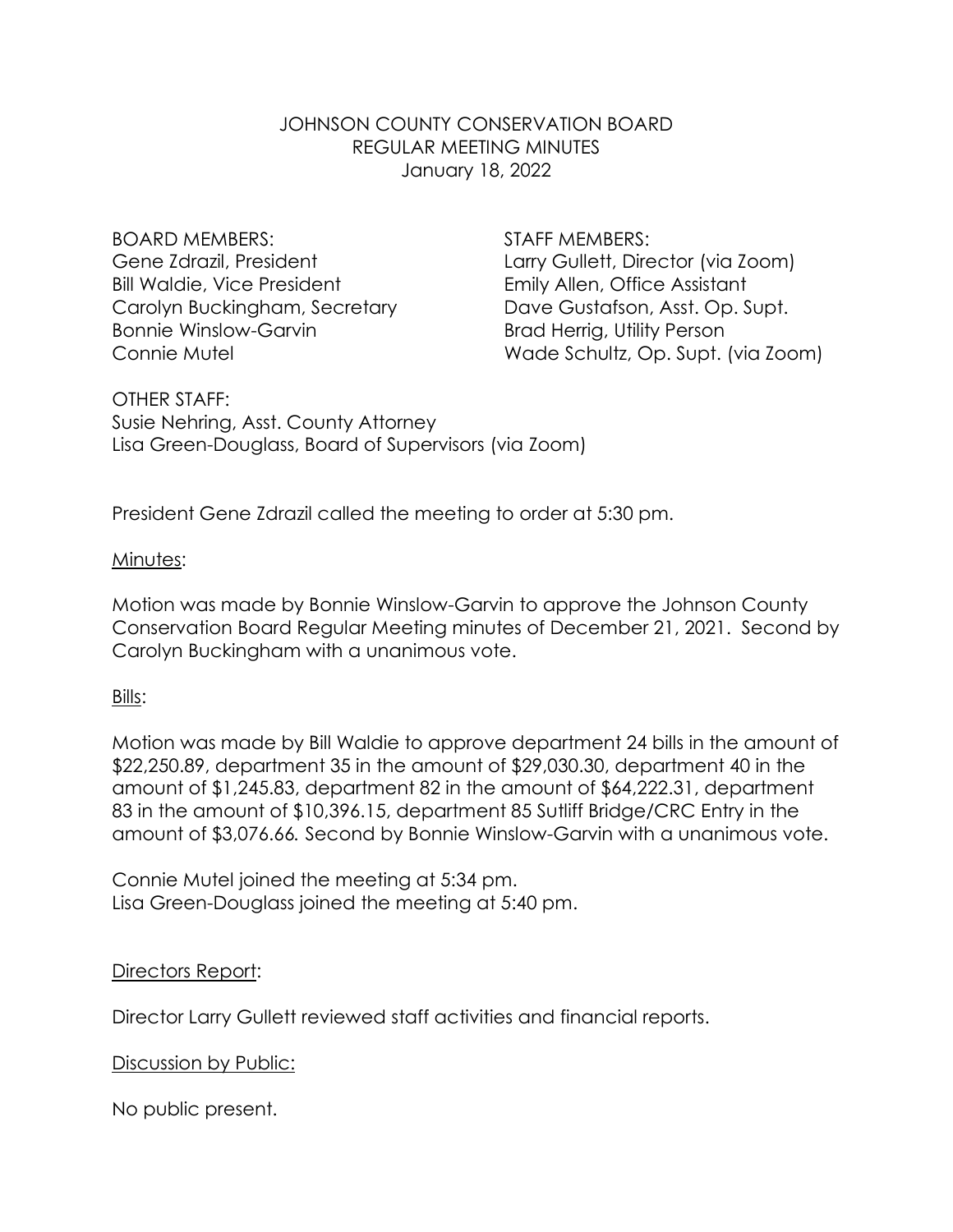Business:

1. Discussion – Meet Brad Herrig, new Utility Person with Johnson County Conservation.

Discussion only.

2. Discussion/Action – Annual review of bylaws.

Discussion only. No recommendations or changes.

3. Discussion/Action – Engineering and permitting services agreement with Shive-Hattery for design of a dump station wastewater treatment system at Kent Park.

Motion was made by Bill Waldie to approve the agreement with Shive-Hattery for the Engineering and permitting services agreement with Shive-Hattery for design of a dump station wastewater treatment system at Kent Park contingent on the approval of the Director and Assistant County Attorney of a cost itemization of services. Second by Connie Mutel with a unanimous vote.

4. Discussion/Action – Construction Services Agreement with Shive-Hattery for the entryway project at Cedar River Crossing and Sutliff Bridge

Motion was made by Bill Waldie to enter into the Construction Services Agreement with Shive-Hattery for the entryway project at Cedar River Crossing and Sutliff Bridge. Second by Connie Mutel with a unanimous vote.

5. Discussion/Action – Review options and processes for the Clear Creek Trail extension project from Half Moon Ave. to Kent Park based on impact to cultural resources and a potential alternative route

Motion was made by Carolyn Buckingham to authorize the Director to begin the process of seeking public input on alternate routes. Second by Connie Mutel with a unanimous vote.

6. Discussion – Election of Officers for the 2022 calendar year.

Motion was made by Connie Mutel to nominate Carolyn Buckingham for President, second by Bonnie Winslow-Garvin with a roll call vote as follows: Waldie, aye; Mutel, aye; Garvin, aye; Buckingham, aye; Zdrazil, aye. Motion was made by Bonnie Winslow-Garvin to nominate Bill Waldie for Vice President, second by Gene Zdrazil with a roll call vote as follows: Waldie, aye; Mutel, aye; Garvin, aye; Buckingham, aye; Zdrazil, aye. Motion was made by Carolyn